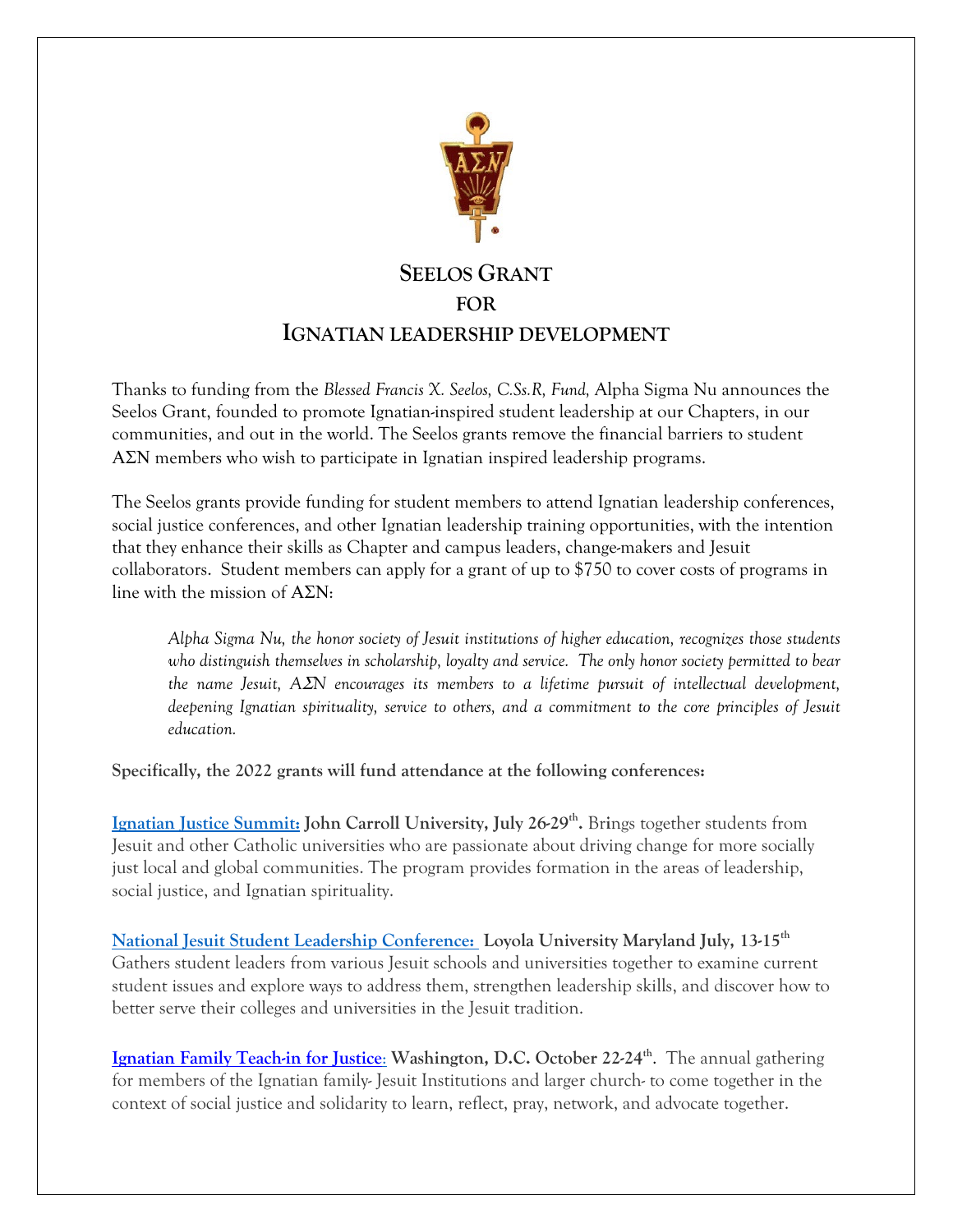#### **Eligibilty**

A student receiving a Seelos grant shall be an Alpha Sigma Nu member in good academic and disciplinary standing with the university and enrolled full-time for the academic year 2021-2022.

#### **Expectations**

Alpha Sigma Nu, along with the *Blessed Francis X. Seelos, C.Ss.R, Fund,* founded these grants to increase our members' Ignatian leadership skills, to have those trained students contribute to the these skills to their Chapter, and to extend these skills and their experience beyond graduation in service to others. Networking, brainstorming, and planning with other  $A\Sigma N$  delegates is not only expected, but a benefit of attendance with this grant.

#### **Your university's delegation**

Grantees will contact your university's student development/leadership/student government to alert them to your attendance at a conference. You may be able to participate in their delegation's activities and meetings.

#### **Follow up Expectations**

We require grant recipients to submit key conference takeaways to the ΑΣΝ Central Office, their Chapter Faculty Adviser, and Chapter officers. A short essay on how the training and skills gained will be utilized in the next academic year will be submitted to the office post-attendance.

#### **Application**

The application for the Seelos Grant can be found on pages 3 and 4 of this document. Please scan and email the completed application to Amy O'Neil at <u>amy.oneil@marquette.edu</u>. Because funding is limited, we encourage early application as we may not be able to fund all requests. The Seelos grant is funded annually with a limited gift to AΣN, therefore we are able to award a limited number of grants.

**The Seelos Grants will be awarded on a rolling basis.** All applications are reviewed by the ΑΣΝ staff and two members of the Board of Directors.

### **The Grant and Conference Expenses**

The Seelos Grant can be used to cover fees for registration, conference-related expenses, room and board, select meals, conference related transportation, supplies, and materials. The Seelos Grants can be used to fund conference related transportation up to \$400. See the application for instructions.

More information about Blessed Francis Xavier Seelos and the Seelos Shrine can be found at **[http://www.seelos.org/lifeBiography.html.](http://www.seelos.org/lifeBiography.html)**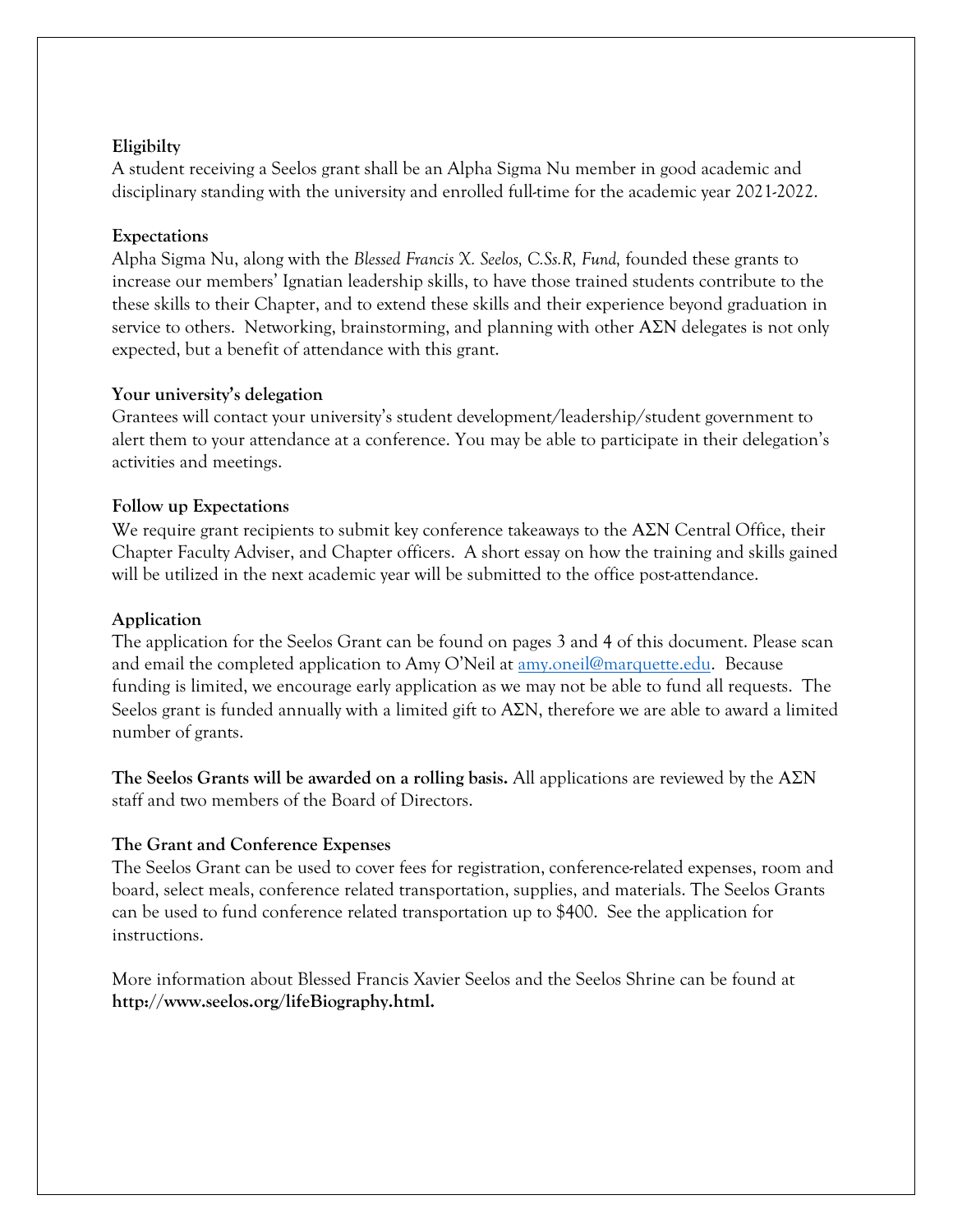

## **SEELOS GRANT FOR IGNATIAN LEADERSHIP DEVELOPMENT**

| What program do you plan to attend?                                                                                         |  |
|-----------------------------------------------------------------------------------------------------------------------------|--|
| Ignatian Justice Summit<br>$\Box$<br>Ignatian Family Teach-In<br>National Jesuit Student Leadership Conference (NJSLC)<br>⊔ |  |
|                                                                                                                             |  |
|                                                                                                                             |  |
|                                                                                                                             |  |
| Total grant request amount: _____________                                                                                   |  |

**Please answer the following questions in 100 words or less:**